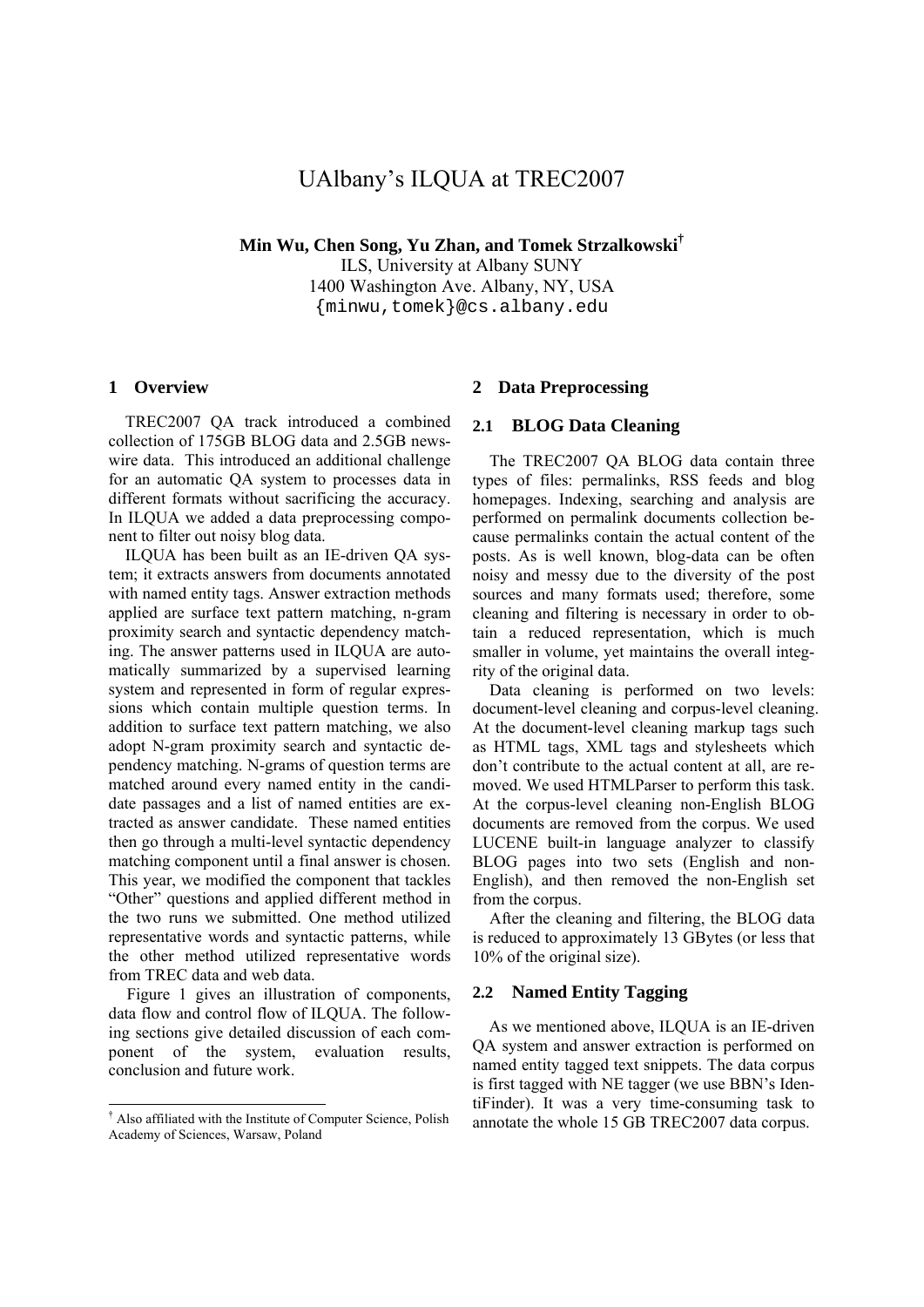

**Figure 1. ILQUA Architecture** 

#### **3 Question Analysis**

Question analysis component consists of four modules: syntactic chunking, answer target classification, question type categorization and query generation.

Syntactic chunking splits question into a list of question terms with syntactic tags. For example, the question "When were the first postage stamps issued in the United States" will be chunked with the syntactic structure of "When\_Be\_NP\_VP\_NP". However, some questions with special answer patterns do not follow thispattern, e.g., "Born\_When", "Born\_Where", "Die\_When", "Die\_Where", "Abbreviation" etc.

The answer targets for questions are classified into named entity types that are expected in the answer. The number of named entity types that ILQUA can process is 27. The following lists all the named entity types that our system can currently process.

ANIMAL / CONTACT\_INFO / DISEASE EVENT / FAC / GAME / GPE / LANGUAGE LAW / LOCATION / NATIONALITY ORGANIZATION / PERSON / PLANT PRODUCT / SUBSTANCE / WORK\_OF\_ART CARDINAL / MONEY / ORDINAL / PERCENT "QUANTITY / DATE / TIME COLOR / GENRE / OCCUPATION

 ILQUA classifies answer target with the aid of pre-defined rules and dictionary. For example, if questions begin with "When", "Where" and "Who", the answer targets are simply assigned as "Date", "Location" and "Person"; if questions begin with pattern "How+Adj.", answer targets are assigned according to the adjectives; if questions begin with "What\_Be", "What\_NP", "Which\_Be", "Which NP", the key term of noun phrase is mapped to appropriate answer target type. We built a dictionary with around 8000 entries to map noun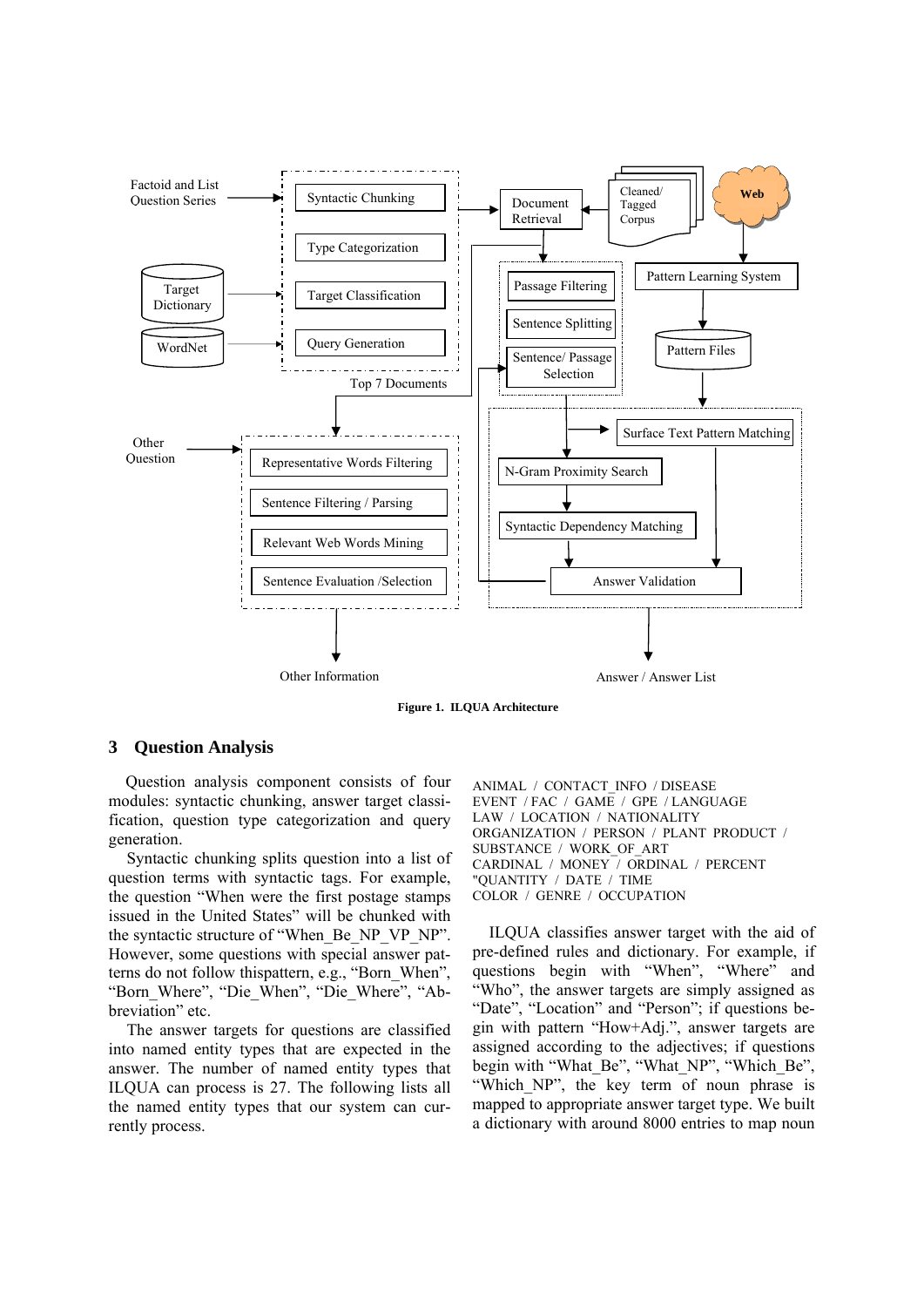phrase patterns to named entity types which can be processed by ILQUA. The mapped named entity type is set as the major answer target type and the specific noun phrase is set as the minor answer target type. For example, if the major answer target is "Quantity", the minor answer target could be "age", "distance", "height", "speed" etc. This twolevel answer target categorization is helpful to answer validation.

 Query expansion is done with the aid of Word-Net to find the morphological forms and synonyms of verbs. We didn't use the noun synonyms to expand the query because the noise introduced by some noun synonyms would reduce the retrieval precision.

# **4 Passage Retrieval and Filtering**

 We used two different IR engines this year. For BLOG document indexing and searching, we used Lucene. For newswire data indexing and searching, we used Inquery (by University of Massachusetts at Amherst). The top 100 BLOG documents retrieved by Lucene and the top 100 newswire documents retrieved by Inquery are segmented into passages. Then these passages are filtered by answer target type. Passages without named entity of answer target type are filtered out. All the NE tags in the passages except the tags of answer target are filtered out for later processing. The remaining passages are again filtered by question terms and topic terms.

# **5 Answer Extraction**

# **5.1 Surface Text Pattern Matching**

 Surface text pattern matching has been adopted by some researchers (Ravichandran & Hovy 2002, Soubbotin 2002) in building QA system during the last few years. Although surface text pattern matching is a simple method, it is very effective and accurate to answering specific types of questions.

 Patterns used in ILQUA are represented as regular expressions with terms of "NP", "VP", "VPN" "ADVP", "be", "in", "of", "on", "by", "at", "which", "when", "where", "who", ",", "", "(" etc. Some questions contains more than one noun phrase, we number these noun phrases according to their orders in the questions. The following regular expression list is a sample of answer patterns to question type "when\_do\_np1\_vp\_np2".

NP1 VP NP2 in  $\Delta$  =Date>([ $\sim$ ]+?) $\Delta$ ) $\Delta$ ate> NP1 VP NP2 on <Date> $\widetilde{([}\sim]$ +?)< $\vee$ Date> NP1.{1,15} VP NP2 in <Date> $(\sim$  +?) < $\vee$ Date>  $NP2$  in  $\leq$ Date $>(\sim$ ]+?) $\leq$  $\vee$ Date $>$ .{1,15}NP1  $\langle$ Date>([ $\langle$  \in -1+?) \square> NP1 VP.{1,15}NP2 NP1.{1,15}VP.{1,30} on <Date>([^<>]+?)<\/Date> NP1.{1,15}NP2 on <Date> $(\sim] + ?$ )< $\sqrt{Date}$ NP1.{1,30}NP2 on <Date> $(\check{l}^{\wedge} \leq \check{l} + ?)$  < $\vee$ Date>  $\langle Date>([\sim]+]$ :\/Date>.{1,15}NP1.{1,50}VP NP1's NP2 in <Date> $([^{\wedge}$   $]$ +?) < $\vee$ Date> <Date>([^<>]+?)<\/Date>.{1,15}NP1 VP NP2

 These patterns were automatically mined from web and organized by question type. We used previous TREC QA questions and answers as sample question-answer pairs. The details of answer pattern mining process have been explained in our previous TREC QA reports.

 When applying these patterns to specific question, the terms such as "NP", "VP", "VPN", "ADVP" and "be" should be replaced with the corresponding question terms. The replaced patterns can be matched directly to the candidate passages and answer candidate be extracted quickly with Java tools. The number of patterns varies by specific question type. Some question type has up to several hundred patterns. Only patterns with score greater than some empirically determined threshold are applied in pattern matching.

# **5.2 N-gram Syntactic Dependency Matching**

 Proximity search as an IR method has been used in QA before (Han, Chung and Kim 2004). We applied a combined method of n-gram proximity search and syntactic dependency matching to process questions whose answer cannot be extracted by surface text pattern matching.

 Around every named entity in the candidate passages, question terms as well as topic terms are matched as n-grams. Each term is tokenized by word. We matched the longest possible sequence of tokenized word within the 100-word sliding window around the named entity. Once a sequence is matched, the corresponding tokens are removed from the token list and the same searching and matching is repeated until the token list is empty or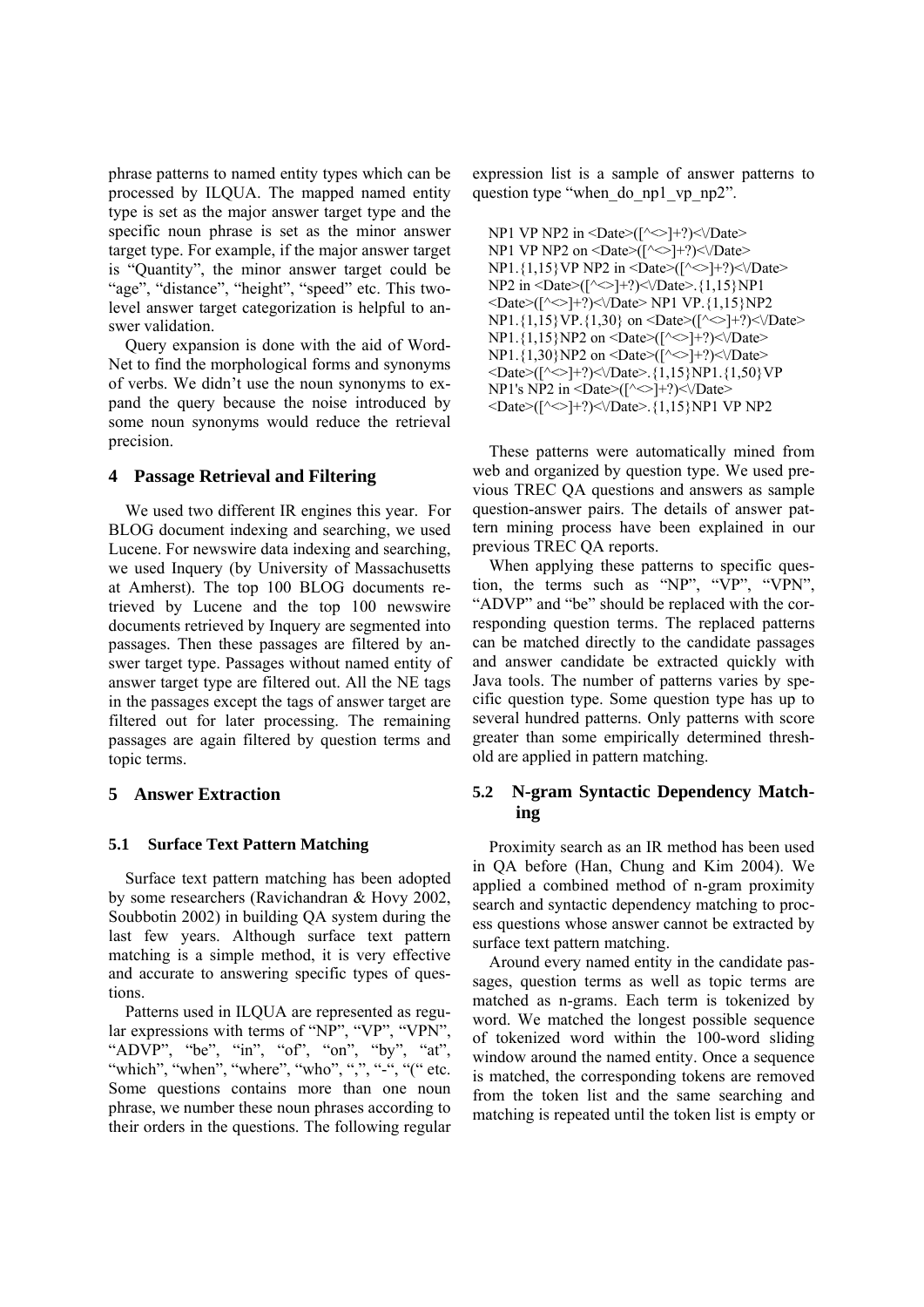no sequence can be matched. The candidate named entity is scored by the average weighted distance score of matched question terms and topic terms.

Let *Num(t<sub>i...ti</sub>)* denote the number of all matched n-grams,  $d(E, t_i...t_j)$  denote the word distance between the named entity and the matched n-gram,  $W1(t_i...t_i)$  denote the topic weight of the matched ngram, and  $W2(t_i...t_i)$  denote the length weight of the matched n-gram. If  $t_i...t_i$  contains topic terms or question verb phrase, 0.5 is assigned to *W1,* otherwise 1.0 is assigned to *W1*. The value assigned to length weight *W2* is determined by *λ*, the ratio value of matched n-gram length to question term length. How to assign the value of *W2* is illustrated as follows.

$$
W2(t_i...t_j) = 0.4 \quad \text{if } \lambda < 0.4
$$
\n
$$
W2(t_i...t_j) = 0.6 \quad \text{if } 0.4 \le \lambda < 0.6
$$
\n
$$
W2(t_i...t_j) = 0.8 \quad \text{if } \lambda > 0.6
$$
\n
$$
W2(t_i...t_j) = 0.9 \quad \text{if } \lambda < 0.75
$$

 The weighted distance score *D(E,QTerm)* of the question term and the final score *S(E)* of the named entity are calculated as follows.

$$
D(E, QTerm) = \frac{\sum_{t_i \dots t_j} d(E, t_i \dots t_j) \times W1(t_i \dots t_j)}{W2(t_i \dots t_j)}
$$

$$
S(E) = \frac{\sum_{i}^{N} D(E, QTerm_i)}{N}
$$

After the n-gram proximity search generates a list of named entities as answer candidates, the syntactic dependency matching component takes the top 20 ones as input and set the final answer.

Here we use a simple example to illustrate how syntactic dependency works. Figure 5 shows the top 5 answer candidates (underlined dates) of question "When was the first Burger King restaurant opened?" after the n-gram proximity search. We used MINIPAR (DeKang Lin) to parse the question and the sentences containing the answer candidates. Then, we matched the syntactic relation triples of the question one by one against the triples of parsed sentences. With the aid of dependency-based word similarity list (developed by DeKang Lin), we can match synonyms or highly

related words between question and candidate sentence. To improve the matching accuracy, we introduced the forward matching propagation and the

 *When was the first Burger King restaurant opened?* 

1. The number of *Burger King* fast-food *restaurant*s have reached 100 throughout Turkey since *first* was *opened* in **1995**, reported the Anatolia News Agency on Sunday. 2. Coke has supplied Burger King for most of the *restaurant* chain's history, starting with *the first Burger King* that *opened* in Miami in **1954**.

3. ``The company chose an available Pillsbury pancake mix brand name, Hungry Jack's, in its place. . . . *Burger King opened* its *first* four company-owned *restaurant*s (under the Burger King name) in Sydney, New South Wales . . . in **December 1997**.''

4. why some BK look-alike restaurants in Australia are named Hungry Jack's while others bear the Burger King moniker. ``The Burger King brand name was not available for use by *Burger King* Corp. in **1971**,'' BK says. ``The company chose an available Pillsbury pancake mix brand name, Hungry Jack's, in its place. . . . Burger King *opened* its *first* four company-owned *restaurant*s ..... 5. When the recall was *first* announced **Dec. 27**, *Burger King* placed an ad in USA Today, posted signs in its *restaurant*s and sent out no-

**Figure 5 Answer Candidates** 

tices to 56,000 pediatricians.

backward matching propagation. If there are two syntactic relations A:R1:B and B:R2:C in the question, suppose A:R:B is not matched against any relations in the parsed sentence, the forward propagation will consider the relation A:R1:C or A:R2:C. Suppose A:R1:B is matched with the parsed sentence and B:R2:C is not matched with any relations in the parsed sentences, the matching score of A:R1:B will be adjusted according to the rule of backward propagation.

As for the example question mentioned above, the parsed dependency relation triples are listed as follows: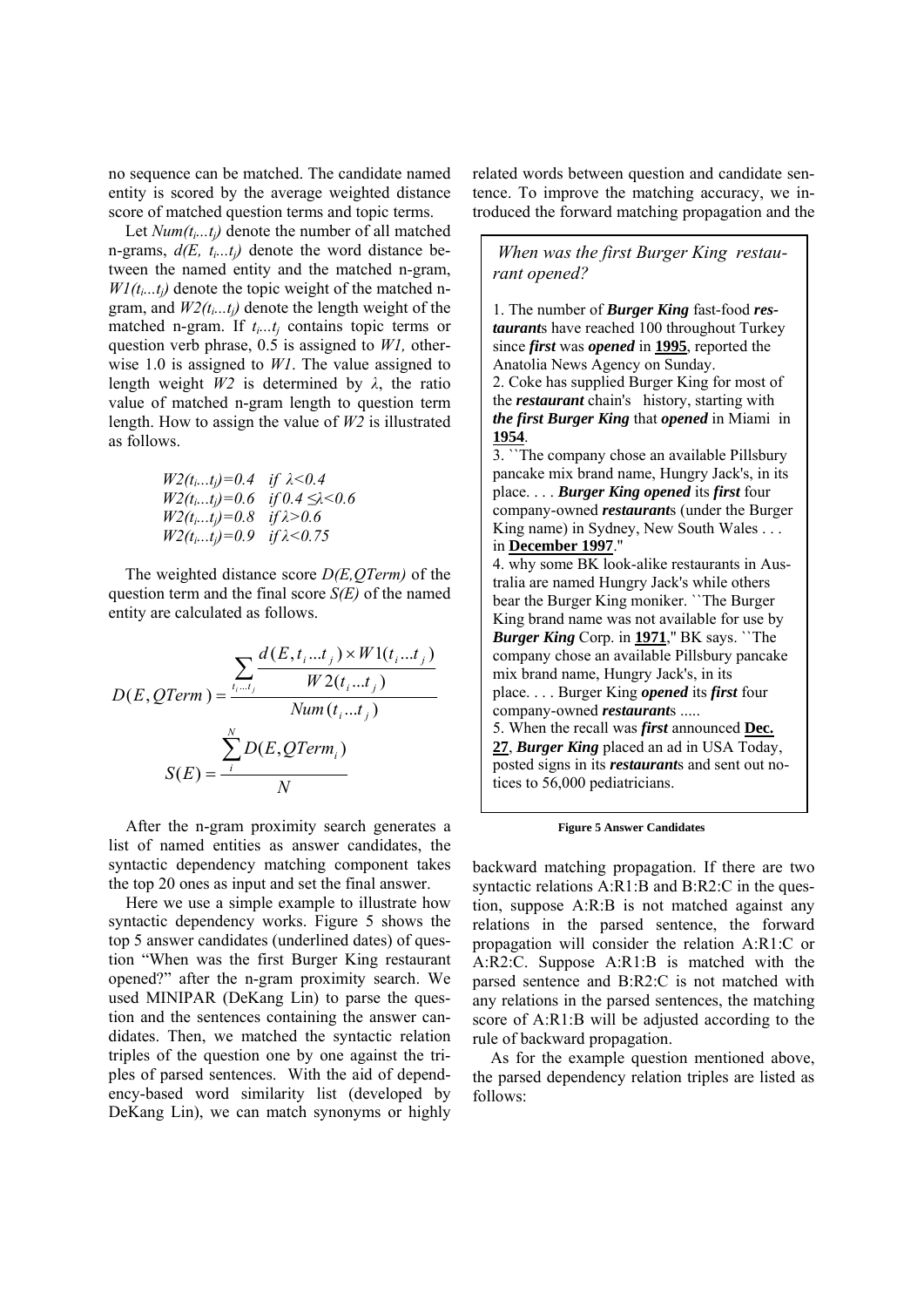| $\sim$      | Q:wha:A       |                        | when |        |  |
|-------------|---------------|------------------------|------|--------|--|
| $\sim$      | Q:head:YNQ    |                        |      |        |  |
| $\sim$      | YNQ:inv-be:be |                        | be   |        |  |
| $\sim$      | YNQ:head:V    |                        | open |        |  |
| open        |               | $V$ :s: $N$ restaurant |      |        |  |
| restaurant  |               | N:det:Det              |      | the    |  |
| restaurant  |               | N:post:PostDet         |      | first  |  |
| restaurant  |               | N:nn:N Burger King     |      |        |  |
| Burger King |               | N:lex-mod:U            |      | Burger |  |

 There are two main syntactic dependency relations: the first relation is about "when" and "open" and the second relation is about "open" and "the first Burger King restaurant". These two relations are then matched with the relations in parsed sentences in the Figure 5. In the first round of syntactic matching, answer candidates "1995", "1954" and "December 1997" are matched. In the second round of matching, answer candidate "1954" get higher score because "the first Burger King" is more close to the question term "the first Burger King restaurant". So the final answer will be "1954".

# **5.3 Answer Validation**

The goal of answer validation is to make sure the answer is returned as correct format and the answer matches both the major answer target type and minor answer target type. For example, for questions asking for "What year", the answer will be returned as year format; for questions asking for "distance", the answer should be a quantity value and contain terms such as "miles", "meters" etc.; for questions asking for "how much money", the answer should be a quantity value and contain terms of currency names such as "dollar", "pound" etc.

# **6 "Other" Questions**

In previous TREC QA, ILQUA used syntactic patterns with semantic features to extract answer nuggets to definition ("Other") questions. This year, we integrated relative words analysis in order to improve the precision of the answers.

Firstly, candidate sentences selection is very necessary to reduce the huge volume of relevant information about each topic. We set a threshold of 100 sentences. We utilized the relevant passages retrieved from previous factoid and list questions. For each factoid/list question, we collect passages from the top 30 relevant newswire documents and top 30 relevant BLOG documents. These passages are split into sentences and sentences are thus scored by their relevance to topic. Among the final ranked sentence list, the top 100 ones are saved as later use.

 Next we retrieved representative words from the top 100 sentences. In each sentence, we set a 60 word sliding window around topic phrases and select the most frequently occurring words among that frame. In addition, we also collect representative words from the web.

The candidate sentences are parsed and the parse trees are traversed bottom-up. The content at each level in the parsed tree are evaluated and assigned a score according to the following formula:

$$
S^* = \sum \frac{(S_{topic} + S_{digit} + S_{rep} + S_{adj})}{4}
$$

$$
S = \frac{S^*}{L_{pattern} + 1} * \alpha + (1 - \alpha) * \frac{L_{opt}}{L_{content}}
$$

 Here S\* is the sum score of every syntactic unit at each parsed tree level. For example, if at some level the syntactic parsed tree pattern is "NP JJS NN NNS", then S\* is the sum of scores for "NP", "JJS", "NN" and "NNS". To be more specific, S*topic* is calculated if a topic exists in the text content of the syntactic unit; S*digit* is calculated if digits are contained in the text content; S*rep* is calculated if a representative word occurred in text; and S*adj* is calculated if there are adjective phrases present in text. L*pattern* is the number of syntactic units and L*content* is the number of words in text snippets. L*opt* is a constant value of 64 and  $\alpha$  is an optional value that is adjusted by experiments.

All the scored nuggets are sorted and ranked. Finally we chose the top 30 nuggets as the answers.

#### **7 Experiments and Evaluation Results**

Table 1 shows the evaluation results of two submitted runs. The factoid accuracy of ILQUA1 and ILQUA2 are the same. The F-scores for list questions in ILQUA1 and ILQUA2 differ a little because the two runs use different thresholds to control number of returned answers. The pyramid scores for other questions in ILQUA1 and ILQUA2 differ in the number of representative words.